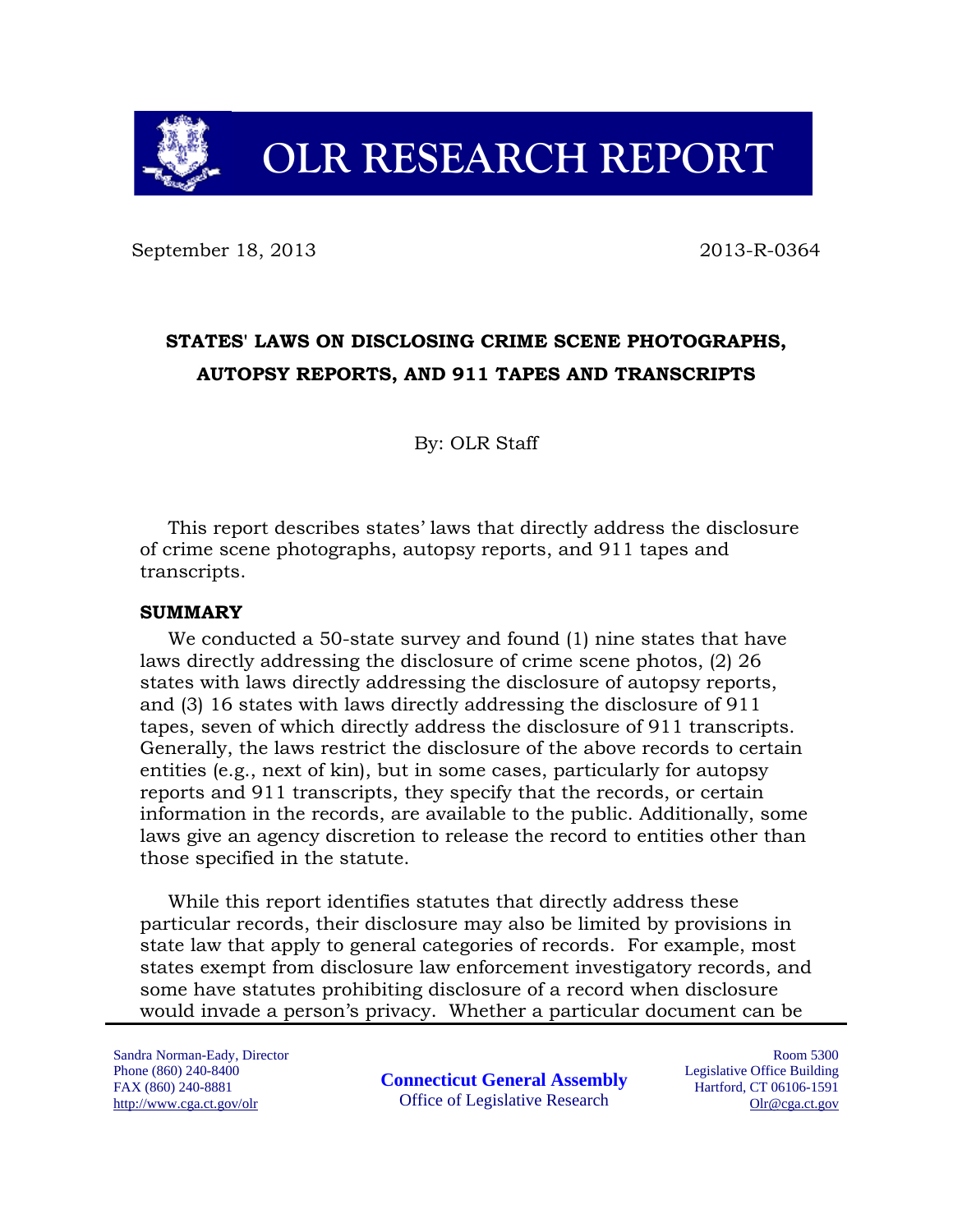withheld under these exemptions in a particular state will depend on the circumstances. Similarly, the disclosure of these records in other states may also be governed by case law, which we do not address in this report.

The report covers only statutes that directly address access to crime scene photographs, autopsy reports, and 911 tapes and transcripts. In some cases, these statutes specifically address access by law enforcement, prosecutors, and emergency responders. But even if these entities do not derive authority to access these records under the statutes this report covers, they presumably derive it under other statutes when necessary to perform their duties.

## **CRIME SCENE PHOTOGRAPHS**

We found nine states that have laws directly addressing the disclosure of crime scene photographs (see Table 1). Generally, all nine restrict access to these photos or exempt them from disclosure, with certain exceptions. For example, some states, such as Florida, Georgia, and Texas, allow the release of the photos to a decedent's close family members or people they designate.

In all but two of the states (Minnesota and Montana), the laws apply to photographs of deceased people. Some laws specify, in detail, the types of photos that they cover. Texas' law, for example, applies to "sensitive crime scene images," including those depicting dismemberment and other types of mutilation. Georgia has a similar restriction. And North Dakota exempts from disclosure images of homicide and sex crime victims and of minor victims of any crime.

| <b>State</b><br>(citation) | <b>Direct Limitations on Disclosure</b>                                                  |  |  |
|----------------------------|------------------------------------------------------------------------------------------|--|--|
| California                 | The law bars the copying of photographs taken for the coroner at the death scene.        |  |  |
|                            | They are available for use only in a criminal action or proceeding that relates to the   |  |  |
|                            |                                                                                          |  |  |
| (Code of Civil)            | deceased, or as a court permits.                                                         |  |  |
| Procedure § 129)           |                                                                                          |  |  |
| Connecticut                | An image of a homicide victim is exempt from disclosure, to the extent that the record   |  |  |
|                            | could reasonably be expected to constitute an unwarranted invasion of the victim's or    |  |  |
| $(CGS \S 1$ -              | surviving family members' personal privacy.                                              |  |  |
| 210(b)(27)                 |                                                                                          |  |  |
| Florida                    | A photograph or video or audio recording that depicts or records the killing of a person |  |  |
|                            | is confidential and exempt. It may be disclosed for viewing and copying only to:         |  |  |
| (Flag. Stat. §             | a surviving spouse,                                                                      |  |  |
| 119.07                     | if no surviving spouse, the surviving parents, and<br>$\bullet$                          |  |  |
|                            | if no surviving spouse or parent, then an adult child.<br>$\bullet$                      |  |  |

**Table 1: State Statutes that Directly Address Disclosure of Crime Scene Photographs**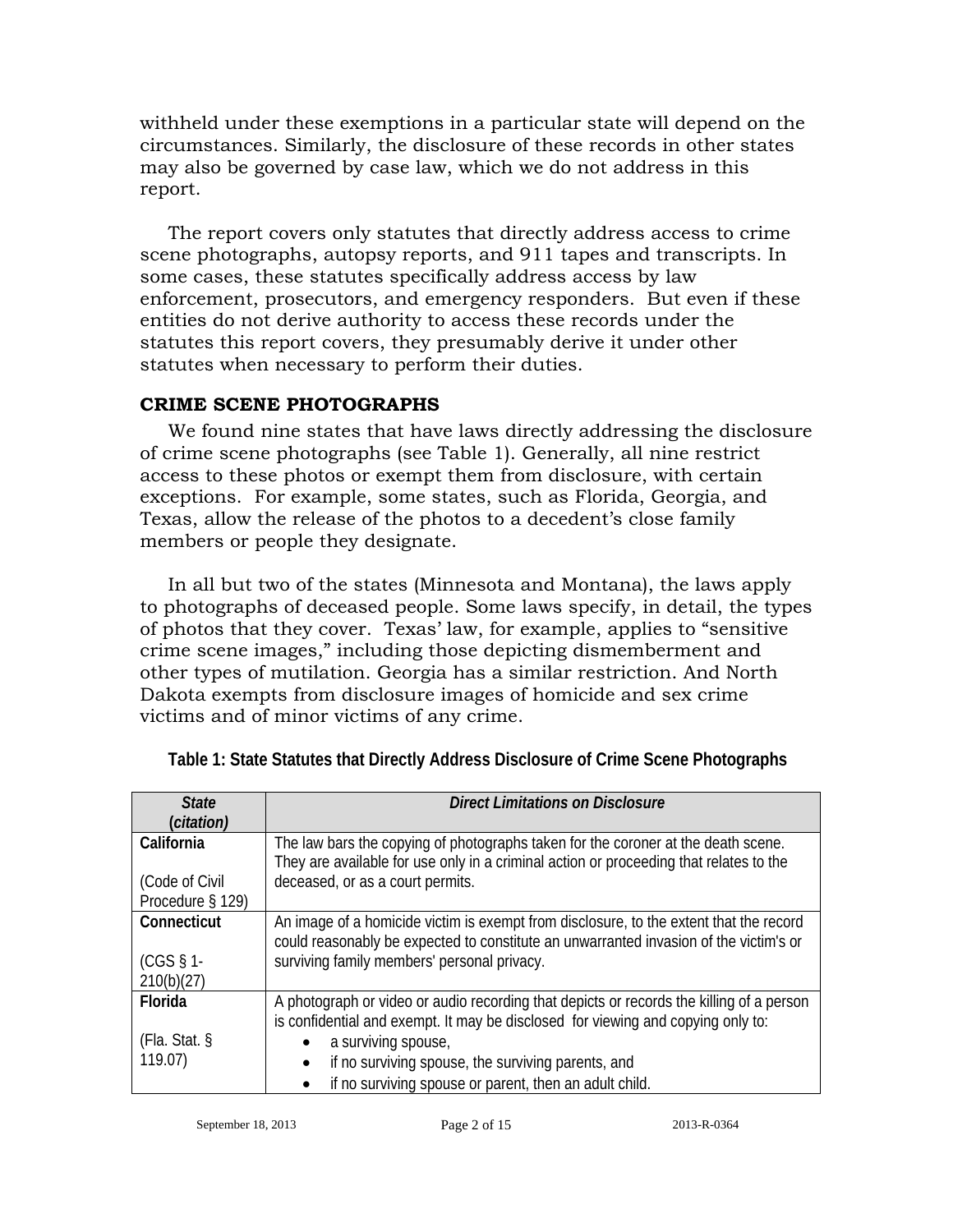| <b>State</b><br>(citation)                                 | <b>Direct Limitations on Disclosure</b>                                                                                                                                                                                                                                                                                                            |  |  |
|------------------------------------------------------------|----------------------------------------------------------------------------------------------------------------------------------------------------------------------------------------------------------------------------------------------------------------------------------------------------------------------------------------------------|--|--|
| (Fla. Stat §<br>406.136)                                   | The deceased's surviving relative with authority to obtain such records may designate<br>in writing an agent to obtain them.                                                                                                                                                                                                                       |  |  |
| (Art. I, § 24, Fla.<br>Const.)                             | A local government entity, or a state or federal agency, at its written request, may view<br>or copy a photograph or video recording or listen to or copy an audio recording of the<br>killing of a person and, unless otherwise required in the performance of their duties,<br>the identity of the deceased must remain confidential and exempt. |  |  |
|                                                            | The court, upon a showing of good cause, may issue an order authorizing anyone to<br>view or copy a photograph or recording that depicts or records the killing of a person<br>and may prescribe any appropriate restrictions or stipulations.                                                                                                     |  |  |
| Georgia<br>(Ga. Code. Ann. §<br>$45-16-27$ (e))            | Restricts access to crime scene photographs and videos in a state or local agency's<br>custody that depict or describe a decedent in a state of dismemberment, decapitation,<br>or similar mutilation, including those where the decedent's genitalia are exposed.                                                                                 |  |  |
|                                                            | May be released to decedent's next of kin or an individual who has secured a release<br>from the next of kin. Must give the deceased person's next of kin at least two weeks'<br>notice before release.                                                                                                                                            |  |  |
|                                                            | Limited disclosure to bona fide credentialed press members, subject to certain<br>restrictions (Ga. Comp. Rules & Regs. § 92-5-.01).                                                                                                                                                                                                               |  |  |
|                                                            | A court may order disclosure on a written finding that it is in the public interest and<br>outweighs any privacy interest that the decedent's next of kin may assert.                                                                                                                                                                              |  |  |
| Minnesota<br>(Minn. Stat. §§<br>13.82 $(7)$ and §<br>13.10 | Photographs that are part of inactive investigations that are clearly offensive to<br>common sensibilities are private or nonpublic data, but the existence of the<br>photographs must be disclosed to a person requesting access to the inactive file.<br>(They are confidential while the investigation is active.)                              |  |  |
| Montana                                                    | By definition, "confidential criminal justice information" includes photographs and<br>criminal investigative information.                                                                                                                                                                                                                         |  |  |
| (Mont. Code Ann.<br>§§ 44-5-103, 44-5-<br>303)             | Access is limited to:<br>criminal justice agencies,<br>those authorized by law to receive it, and<br>those authorized by a district court to receive it upon finding that privacy<br>$\bullet$<br>concerns do not exceed disclosure merits.                                                                                                        |  |  |
|                                                            | May also be disclosed, in certain circumstances, (1) by the prosecutor to the victim<br>and (2) to the county attorney or his or her designee.                                                                                                                                                                                                     |  |  |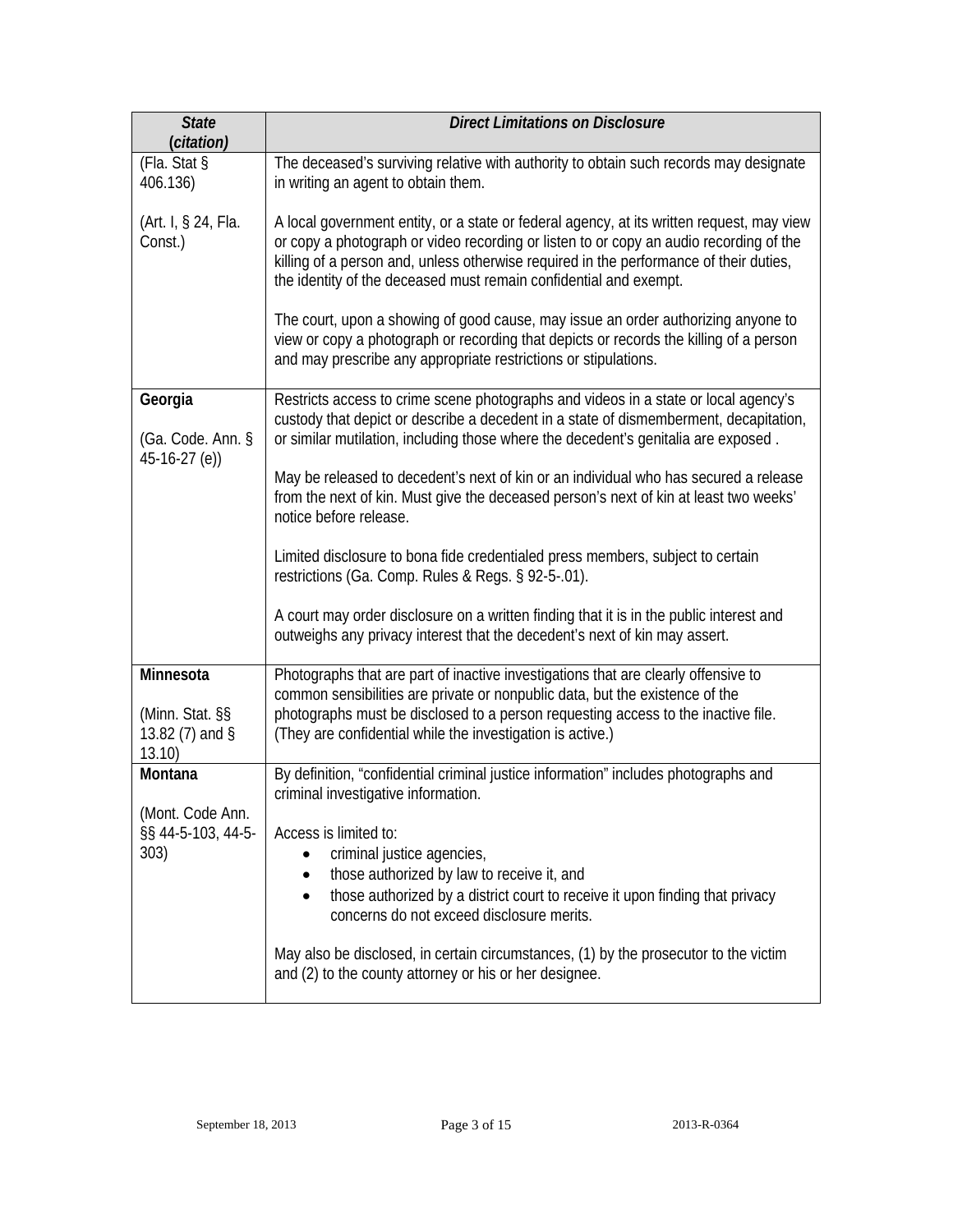| <b>State</b><br>(citation)                                                | <b>Direct Limitations on Disclosure</b>                                                                                                                                                                                                                                                                                                                                                                                                                                                                                                                                                                                                                                                                                                                                                                                                                                                                                                                                                                                                                                                                                          |  |
|---------------------------------------------------------------------------|----------------------------------------------------------------------------------------------------------------------------------------------------------------------------------------------------------------------------------------------------------------------------------------------------------------------------------------------------------------------------------------------------------------------------------------------------------------------------------------------------------------------------------------------------------------------------------------------------------------------------------------------------------------------------------------------------------------------------------------------------------------------------------------------------------------------------------------------------------------------------------------------------------------------------------------------------------------------------------------------------------------------------------------------------------------------------------------------------------------------------------|--|
| North Dakota<br>(N.D. Cent. Code.<br>§§ 44-04-18.7 and<br>44-04-17.1)     | Crime scene images of a victim of homicide or a sex crime or any image of a minor<br>victim of any crime are exempt from disclosure.                                                                                                                                                                                                                                                                                                                                                                                                                                                                                                                                                                                                                                                                                                                                                                                                                                                                                                                                                                                             |  |
| Pennsylvania<br>(65 P.S.<br>§§67.708(b) (20))<br>and $65.$ §<br>67.506(c) | A photograph, negative or print, including a photograph or videotape of the body or<br>any portion of the body of a deceased person at the scene of death, is exempt from<br>access.<br>A record of an agency relating to or resulting in a criminal investigation, including<br>investigative videos [and] victim information, is exempt from access (65 P.S. §<br>67.708(b) $(16)$ (ii) and $(v)$ ).<br>An agency may exercise its discretion to make any otherwise exempt record<br>accessible for inspection and copying, if all of the following apply:<br>disclosure of the record is not prohibited under (1) federal or state law or<br>regulation or (2) judicial order or decrees;<br>the record is not protected by a privilege; and<br>$\bullet$<br>the agency head determines that the public interest favoring access<br>outweighs any individual, agency, or public interest that favors restricting<br>access.                                                                                                                                                                                                   |  |
| Texas<br>(Tex.Government<br>Code, § 552.1085)                             | By law, "sensitive crime scene image" means a photograph or video recording taken at<br>a crime scene, contained in or part of a closed criminal case that depicts a deceased<br>person in a state of dismemberment, decapitation, or similar mutilation, or that depicts<br>the deceased person's genitalia.<br>A sensitive crime scene image is confidential and exempt from disclosure, with the<br>following exceptions:<br>next of kin or person authorized in writing by him or her;<br>a defendant or his or her attorney;<br>$\bullet$<br>a person who establishes an interest in a sensitive crime scene image based<br>on, connected with, or in support of the creation of an "expressive work;"<br>someone performing bona fide research sponsored by a higher education<br>institution; or<br>a local, state, or federal agency.<br>However, a government body may (1) assert an exception to disclosure of a sensitive<br>crime scene image on the grounds that the image is exempt under another law or (2)<br>file a request for an attorney general decision on whether the image is exempt from<br>disclosure. |  |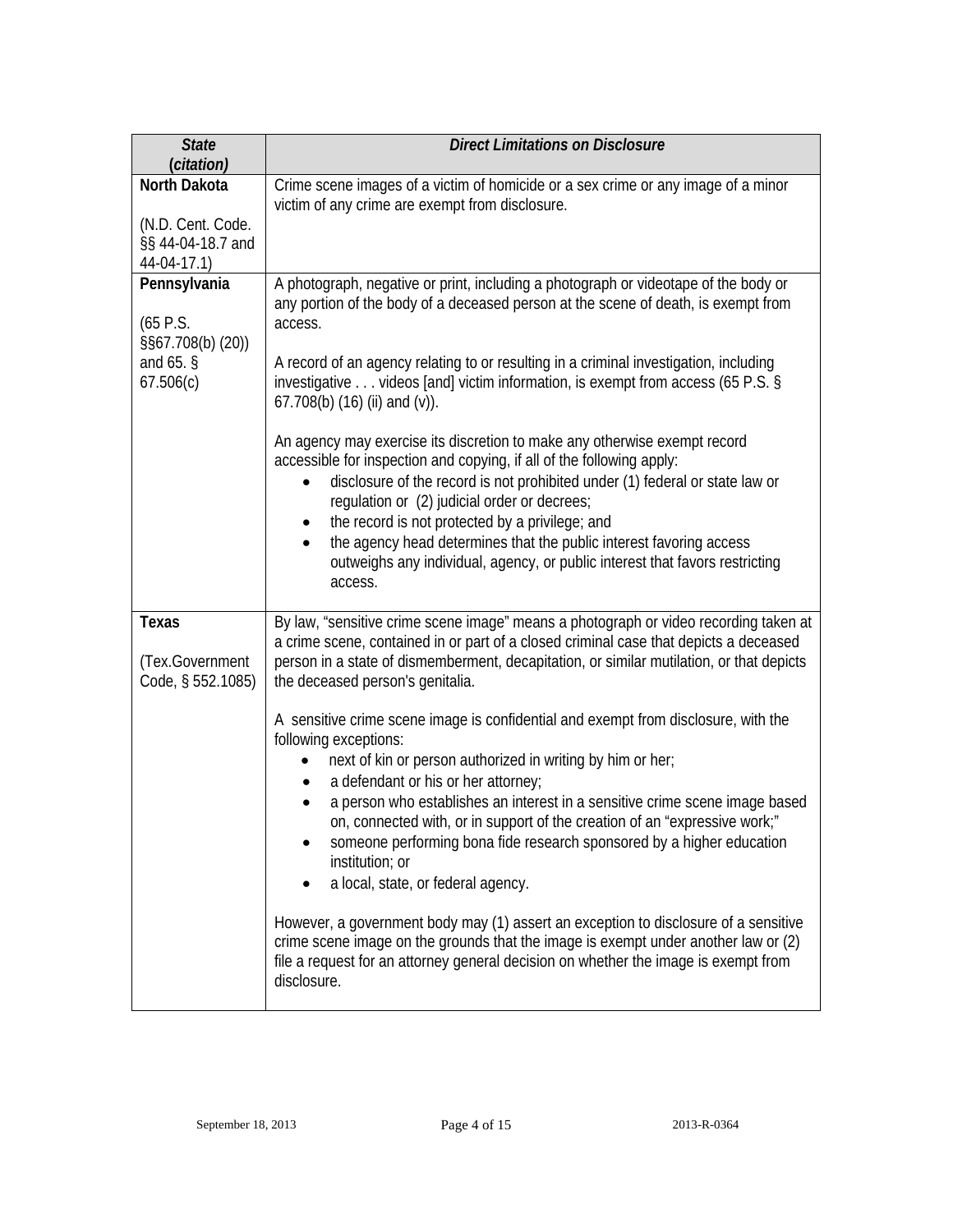#### **AUTOPSY REPORTS**

We found 26 states with statutes directly addressing the disclosure of autopsy reports (see Table 2). Most of these states specify limited categories of people who are entitled to access the reports. These typically include specified family members, the estate's personal representative, and prosecutors or other specified government agencies. Some states specify that people with a sufficient interest in an autopsy report can access it. For example, Connecticut provides that no person with a "legitimate" interest in such a report can be denied access. New York generally gives access to anyone who, pursuant to a court order, has a "substantial" interest in the report.

Some states (such as Iowa and North Dakota) make autopsy reports generally confidential but specify that the public generally has access to information about the cause and manner of death.

A minority of these 26 states specify that autopsy reports are public records, but even in these states, there are certain circumstances when the records can be withheld. Some states (such as Louisiana and Texas) generally make autopsy reports public but certain related materials are confidential, such as photographs and videos made during the autopsy.

Table 2 below describes state statutes that directly address the disclosure of autopsy reports. The table does not include confidentiality provisions that apply in some states (e.g., Louisiana) to records of child fatality review teams in their investigation of child deaths.

| <b>State</b><br>(citation)      | Direct Limitations on Disclosure                                                                                                                                                                                                                         |
|---------------------------------|----------------------------------------------------------------------------------------------------------------------------------------------------------------------------------------------------------------------------------------------------------|
| Alabama                         | Autopsy reports are public records and have no direct limitations on disclosure.                                                                                                                                                                         |
| (Ala. Code § 36-18-2)           |                                                                                                                                                                                                                                                          |
| Alaska                          | Disclosable to:                                                                                                                                                                                                                                          |
| (Alaska Stat. §<br>12.65.020(b) | public officers and employees for a public purpose and<br>to a person related to the deceased or who has a financial or personal<br>$\bullet$<br>interest in the estate, if doing so will not interfere with an ongoing<br>investigation or prosecution. |
| Arkansas                        | Records, files, and information of the state crime lab (including autopsy reports)<br>are generally confidential. They are disclosable:                                                                                                                  |
| (Ark. Code §§ 12-12-<br>312)    | under and at the direction of a court, the prosecutor, or the public<br>defender assigned to case;<br>to a defendant or his or her attorney; and                                                                                                         |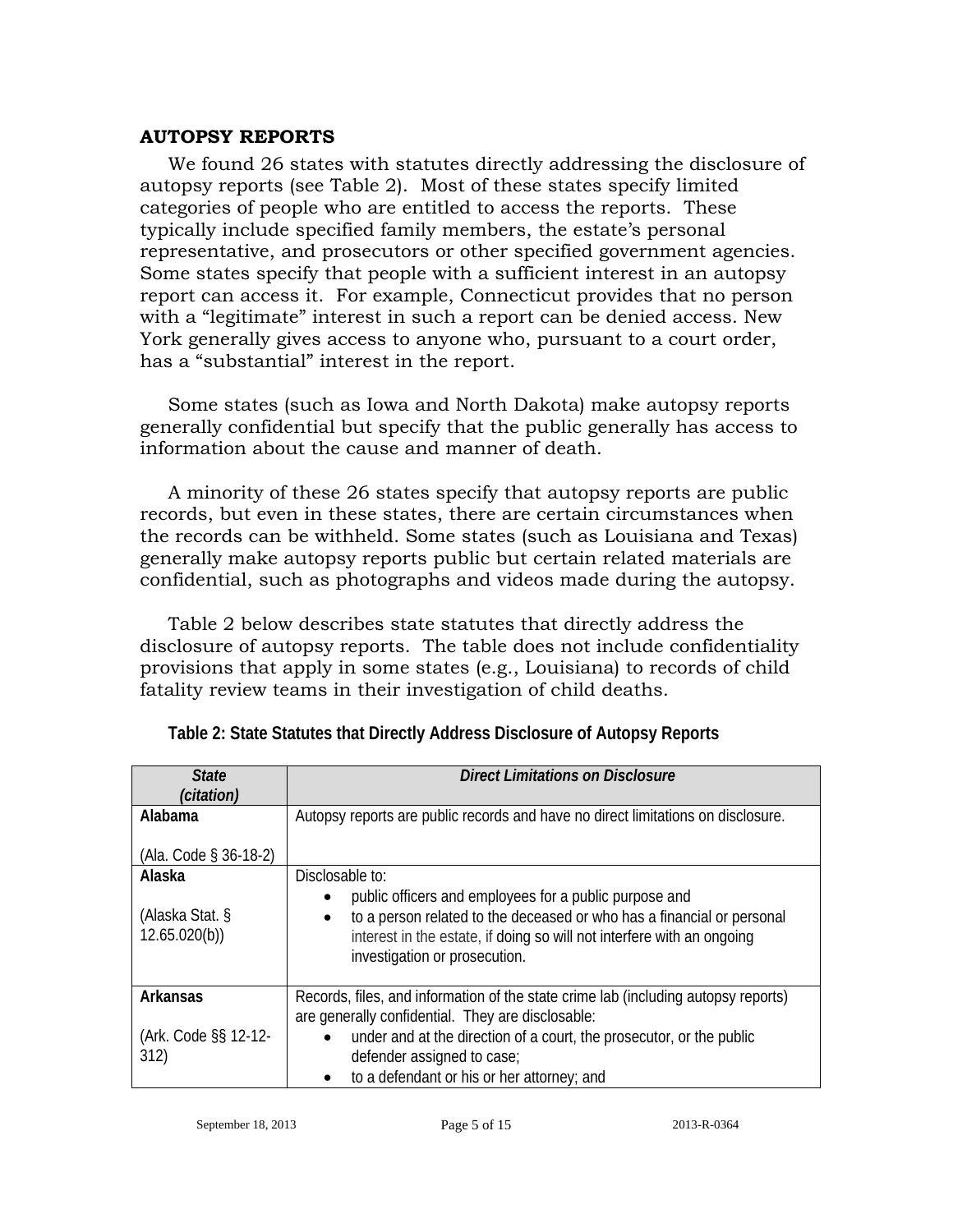| <b>State</b><br>(citation)                                              | <b>Direct Limitations on Disclosure</b>                                                                                                                                                                                                                                                                                                                                                                                                                                                                                                                                                                                                                                                                                                                                                                                                                                          |  |
|-------------------------------------------------------------------------|----------------------------------------------------------------------------------------------------------------------------------------------------------------------------------------------------------------------------------------------------------------------------------------------------------------------------------------------------------------------------------------------------------------------------------------------------------------------------------------------------------------------------------------------------------------------------------------------------------------------------------------------------------------------------------------------------------------------------------------------------------------------------------------------------------------------------------------------------------------------------------|--|
|                                                                         | to the Department of Health for specified purposes.<br>$\bullet$                                                                                                                                                                                                                                                                                                                                                                                                                                                                                                                                                                                                                                                                                                                                                                                                                 |  |
| California<br>(Cal. Civ. Proc. Code.<br>§ 130)                          | Autopsy reports for children under age 18 killed as a result of criminal act are<br>generally restricted when family requests that the records be sealed. Such records<br>are disclosable to:<br>law enforcement or social service agencies, child death review teams, or<br>the hospital that treated the child immediately prior to death, to be used<br>solely for investigative, prosecutorial, or review purposes;<br>the defendant and the defense team in criminal or related habeas<br>$\bullet$<br>proceedings; and<br>civil litigants in a cause of action related to the victim's death with a court<br>order upon a showing of good cause.<br>The law specifies that these provisions do not abrogate the rights of victims, their<br>authorized representatives, or insurance carriers to request the release of<br>information pursuant to the Public Records Act. |  |
| Connecticut<br>(CGS § 19a-411;<br>Conn. Agencies Reg.,<br>§ 19a-401-12) | Disclosable to:<br>prosecutors and law enforcement officials<br>person with a legitimate interest in the records (except that records<br>concerning a person in state custody must be disclosed to any requester);<br>and<br>attorneys and researchers, under specified conditions (pursuant to<br>Commission on Medicolegal Investigations' regulations).<br>The medical examiner or state's attorney can seek a court order to prohibit<br>disclosure (even to parties otherwise entitled to record) if there is a compelling<br>public interest against disclosure.                                                                                                                                                                                                                                                                                                           |  |
| Delaware<br>(Del. Code title 29, §§<br>4707(e) and 4710(b),<br>(C))     | Records disclosable to:<br>next of kin,<br>attorney general, and<br>police.                                                                                                                                                                                                                                                                                                                                                                                                                                                                                                                                                                                                                                                                                                                                                                                                      |  |
| Indiana<br>(Ind. Code. § 36-2-<br>$14-18$                               | Full report (except photo/video/audio) disclosable to:<br>specified family members,<br>insurance company, and<br>certain state agencies/entities.<br>Limited information available to public.<br>Prosecutor can ask court to prohibit a coroner from disclosing if disclosure likely to<br>harm criminal investigation (Anyone can petition court to modify or terminate such<br>an order.)                                                                                                                                                                                                                                                                                                                                                                                                                                                                                      |  |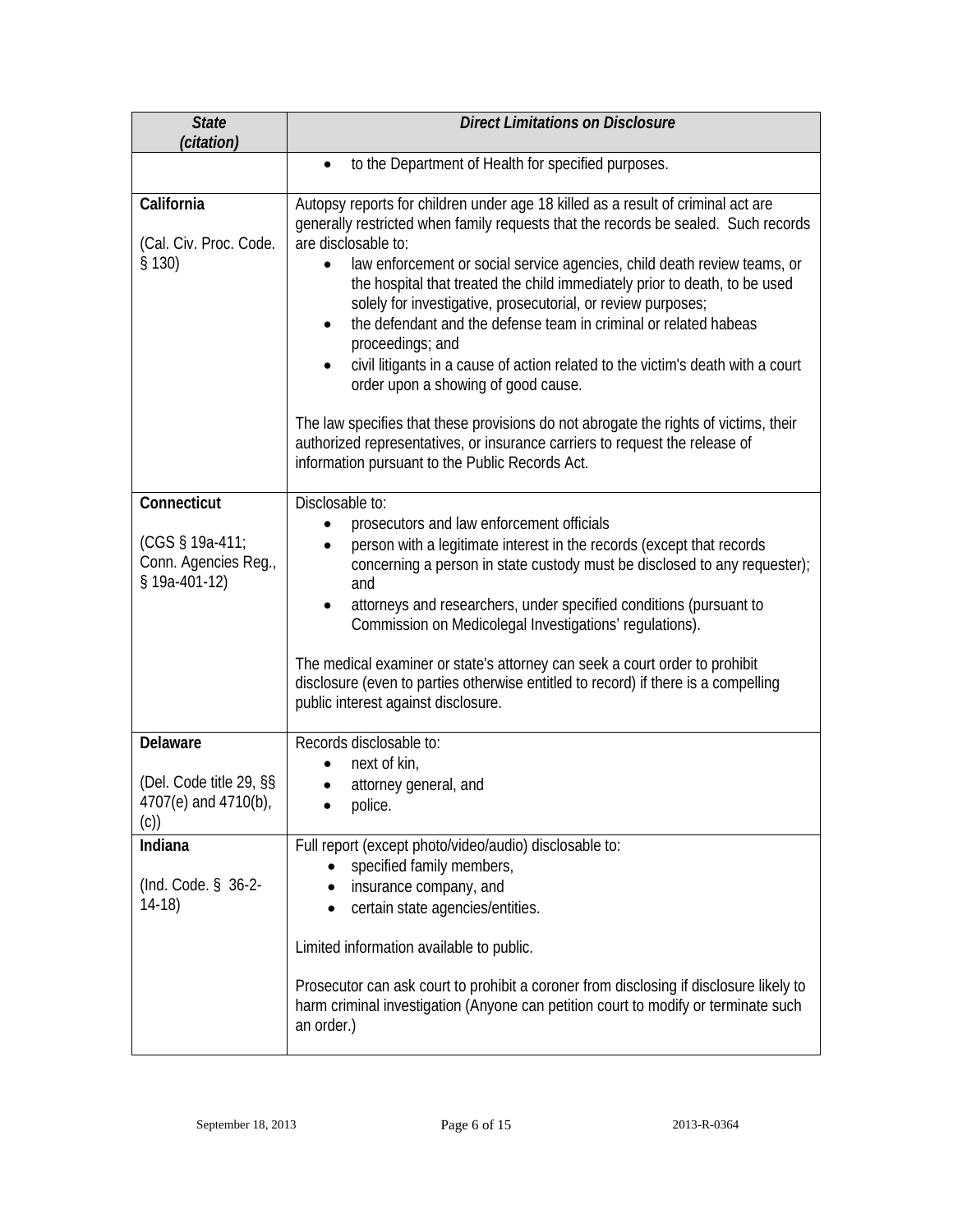| <b>State</b><br>(citation)                              | <b>Direct Limitations on Disclosure</b>                                                                                                                                                                                                                                                                                         |  |
|---------------------------------------------------------|---------------------------------------------------------------------------------------------------------------------------------------------------------------------------------------------------------------------------------------------------------------------------------------------------------------------------------|--|
| lowa<br>(lowa Code §<br>22.7(41)                        | Disclosable to:<br>law enforcement agency investigating the death and<br>next of kin (in most cases).<br>Public can generally learn the cause and manner of death.                                                                                                                                                              |  |
|                                                         | Need not disclose to next of kin or public if it would jeopardize investigation or pose<br>a clear and present danger to public safety or an individual's safety.                                                                                                                                                               |  |
| <b>Kansas</b><br>(Kan. Stat. Ann. §<br>$22a-232(b)$     | Disclosure is restricted if coroner determines that information in the report might<br>jeopardize a criminal investigation. (Court may order disclosure of criminal<br>investigation records if it makes certain findings.)                                                                                                     |  |
| Louisiana<br>(La. Rev. Stat. Ann.<br>§§ 13:5713, 44:19) | Autopsy reports are generally public records. There are exceptions for (1) deaths<br>from natural causes not referred to the coroner and (2) reports pertaining to<br>criminal litigation.                                                                                                                                      |  |
|                                                         | Autopsy photos, videos, or other visual images are disclosable to:<br>specified family members or estate representatives,<br>$\bullet$<br>law enforcement agencies for official use only,<br>specified professionals to establish the deceased's identity, and<br>others as directed by court order or subpoena.                |  |
| <b>Massachusetts</b><br>(Mass. Gen. Laws                | Autopsy results are not public records, and are available only to those legally<br>entitled to receive them.                                                                                                                                                                                                                    |  |
| Ann. ch. 38 § 2; 505<br>Mass. Code Regs.<br>1.03)       | Under chief medical examiner's regulations, autopsy records are disclosable to<br>surviving spouse or next of kin if certain conditions are met. If unnatural or<br>suspicious death, the district attorney or law enforcement official must determine<br>and disclose in writing that he or she does not object to disclosure. |  |
| Mississippi                                             | The law names certain parties who have access to the reports, but does not<br>specifically state whether they are public records.                                                                                                                                                                                               |  |
| (Miss. Code Ann. §<br>$41-61-65$                        | Mandatory disclosure to:<br>one adult member of the deceased's immediate family or legal<br>representative upon request,<br>medical examiner,<br>district attorney, and<br>court clerk.                                                                                                                                         |  |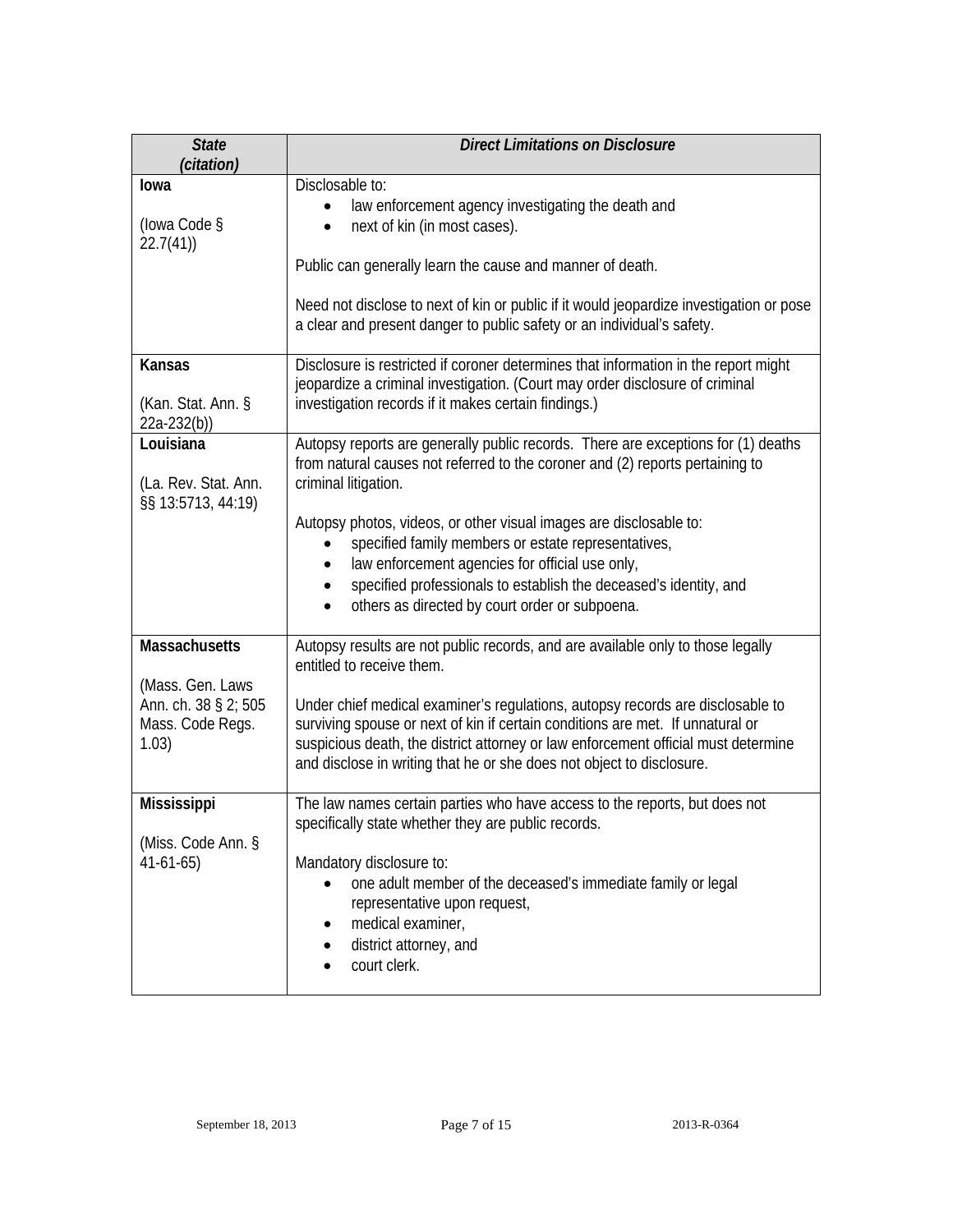| <b>State</b><br>(citation)                                                  | <b>Direct Limitations on Disclosure</b>                                                                                                                                                                                                                                                                                                                                                                                                                                                         |  |  |
|-----------------------------------------------------------------------------|-------------------------------------------------------------------------------------------------------------------------------------------------------------------------------------------------------------------------------------------------------------------------------------------------------------------------------------------------------------------------------------------------------------------------------------------------------------------------------------------------|--|--|
| <b>Missouri</b><br>(Mo. Rev. Stat. §§<br>58.740, 194.115,<br>194.117)       | The law names certain parties who have access to the reports, but does not<br>specifically state whether they are public records.<br>Disclosable to:<br>the personal representative or administrator of the deceased's estate and<br>$\bullet$<br>specified family members,<br>the prosecuting attorney in a criminal investigation, and<br>$\bullet$<br>the parent or guardian if the deceased was an infant who died of<br>suspected sudden infant death syndrome (SIDS).                     |  |  |
| New Hampshire<br>(N.H. Rev. Stat. Ann.<br>$§ 611-B:21)$                     | Disclosable to:<br>next-of-kin;<br>$\bullet$<br>law enforcement, prosecutorial, or other government agency investigating<br>$\bullet$<br>the death;<br>decedent's treating physician;<br>$\bullet$<br>medical or scientific body or university or similar organization for<br>$\bullet$<br>educational or research purposes; and<br>other person with permission from next-of-kin.<br>Homicide reports given only to Department of Justice unless the department<br>provides a written release. |  |  |
| New Jersey<br>(N.J. Rev. Stat. §<br>52:17B-92)                              | Medical examiner records are available to people "with a proper interest in such<br>records."                                                                                                                                                                                                                                                                                                                                                                                                   |  |  |
| <b>New York</b><br>(N.Y. County Law §<br>677)                               | Disclosable to:<br>personal representative, spouse, or next of kin;<br>$\bullet$<br>with court order: anyone who is or may be affected in a civil or criminal<br>$\bullet$<br>action by the contents or anyone having a substantial interest therein; and<br>certain state agencies.<br>$\bullet$<br>This section of the county laws is not applicable to counties wholly contained within<br>a city (i.e., New York City).                                                                     |  |  |
| <b>North Carolina</b><br>(N.C. Gen. Stat. §§<br>132-1.8 and 130A-<br>389.1) | Autopsy report text (including findings and interpretations) is a public record.<br>Autopsy photos, video, or audio are not public records, but may be examined at<br>reasonable times and under reasonable supervision.                                                                                                                                                                                                                                                                        |  |  |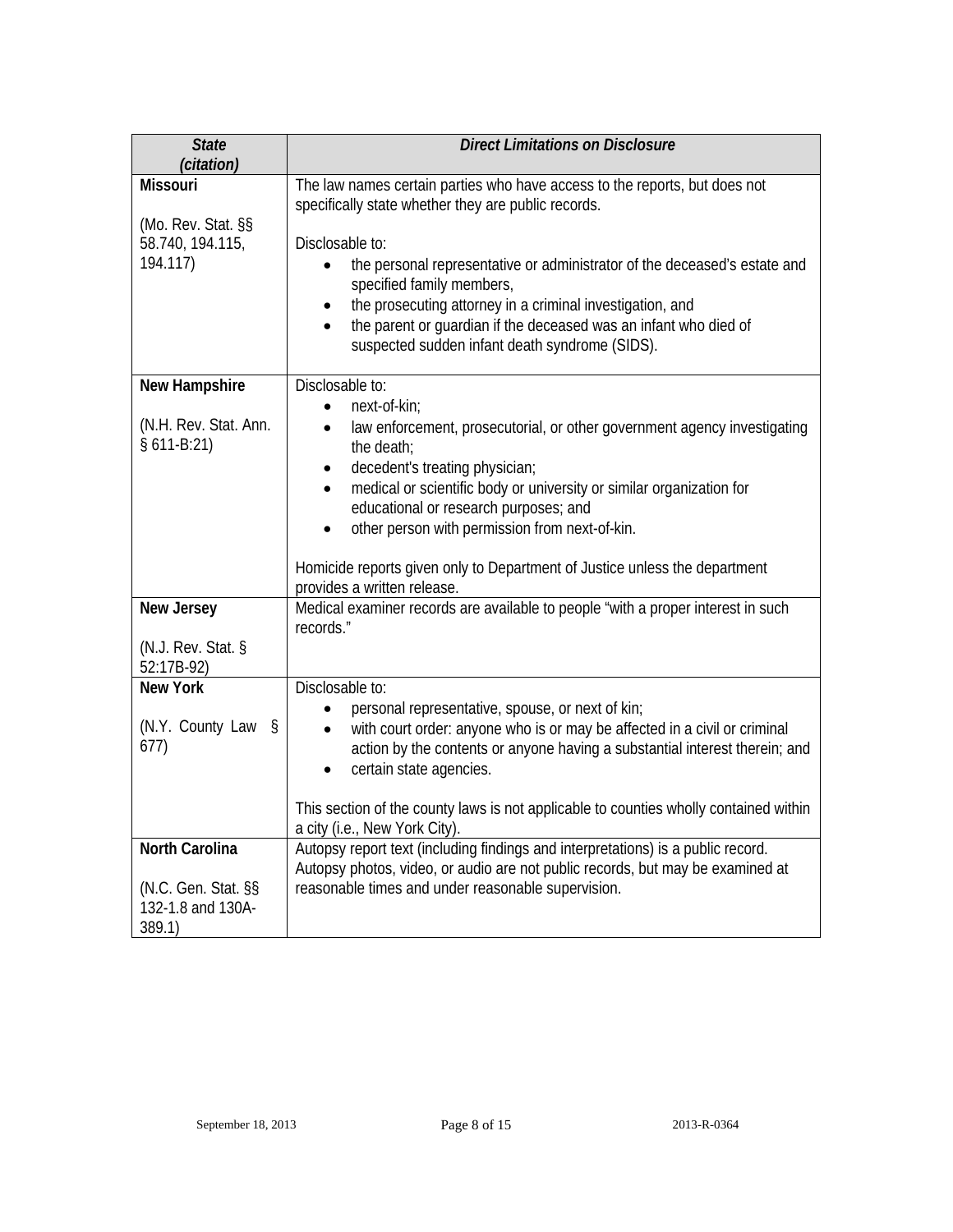| <b>State</b><br>(citation)                                              | <b>Direct Limitations on Disclosure</b>                                                                                                                                                                                                                                                                                                                                                                                                                                                                                 |  |
|-------------------------------------------------------------------------|-------------------------------------------------------------------------------------------------------------------------------------------------------------------------------------------------------------------------------------------------------------------------------------------------------------------------------------------------------------------------------------------------------------------------------------------------------------------------------------------------------------------------|--|
| North Dakota<br>(N.D. Cent. Code §<br>44-04-18.18 and 23-<br>$01-05.5)$ | "Autopsy report" is confidential, while "report of death" is not. The latter is the face<br>page of the report, indicating the decedent and the cause and manner of death.<br>The law specifies who may receive copies of the autopsy report, related notes and<br>working papers.                                                                                                                                                                                                                                      |  |
|                                                                         | The autopsy report is disclosable to:<br>coroner,<br>$\bullet$<br>state's attorney or criminal justice agency,<br>٠<br>workforce safety and insurance for work-related deaths,                                                                                                                                                                                                                                                                                                                                          |  |
|                                                                         | the child fatality review panel, and<br>٠<br>others by court order.<br>$\bullet$                                                                                                                                                                                                                                                                                                                                                                                                                                        |  |
|                                                                         | It must be disclosed, on request, to other parties, including the decedent's personal<br>representative, a physician, an insurance company, other federal and state<br>agencies, and professional or research organizations.                                                                                                                                                                                                                                                                                            |  |
| Ohio<br>(Ohio Rev. Code §<br>313.10)                                    | Coroner's report, including detailed descriptions and conclusions, are public<br>records. The law exempts:<br>preliminary notes and findings,<br>photos,<br>$\bullet$                                                                                                                                                                                                                                                                                                                                                   |  |
|                                                                         | suicide notes,<br>$\bullet$<br>medical and psychiatric records,<br>$\bullet$<br>confidential law enforcement investigatory records, and<br>$\bullet$<br>lab reports generated from an analysis of physical evidence.<br>$\bullet$                                                                                                                                                                                                                                                                                       |  |
|                                                                         | The coroner must release the report, including the otherwise exempt material ("full<br>and complete records"), at the written request of various surviving family members<br>or next of kin.<br>A reporter may submit a written request to view the coroner's preliminary<br>investigative notes and findings, suicide notes, and photos. The request must state<br>that granting it would serve the public's best interest. The coroner must grant the<br>request; the reporter cannot copy the information or photos. |  |
|                                                                         |                                                                                                                                                                                                                                                                                                                                                                                                                                                                                                                         |  |
|                                                                         | An insurer may submit a written request to the coroner to obtain a copy of the full<br>and complete records of the coroner with respect to a deceased person.                                                                                                                                                                                                                                                                                                                                                           |  |
| Oregon                                                                  | Exempt from public disclosure unless the public interest requires disclosure.                                                                                                                                                                                                                                                                                                                                                                                                                                           |  |
| (Or. Rev. Stat. §§<br>$146.035(5)$ ;<br>192.501(36);<br>192.517(1)      | Disclosable to:<br>personal representatives or specified family members;<br>anyone who may be criminally or civilly liable for the death, or the<br>person's representatives; and<br>the system designated to protect and advocate for the rights of individuals<br>with developmental disabilities or mental illness.                                                                                                                                                                                                  |  |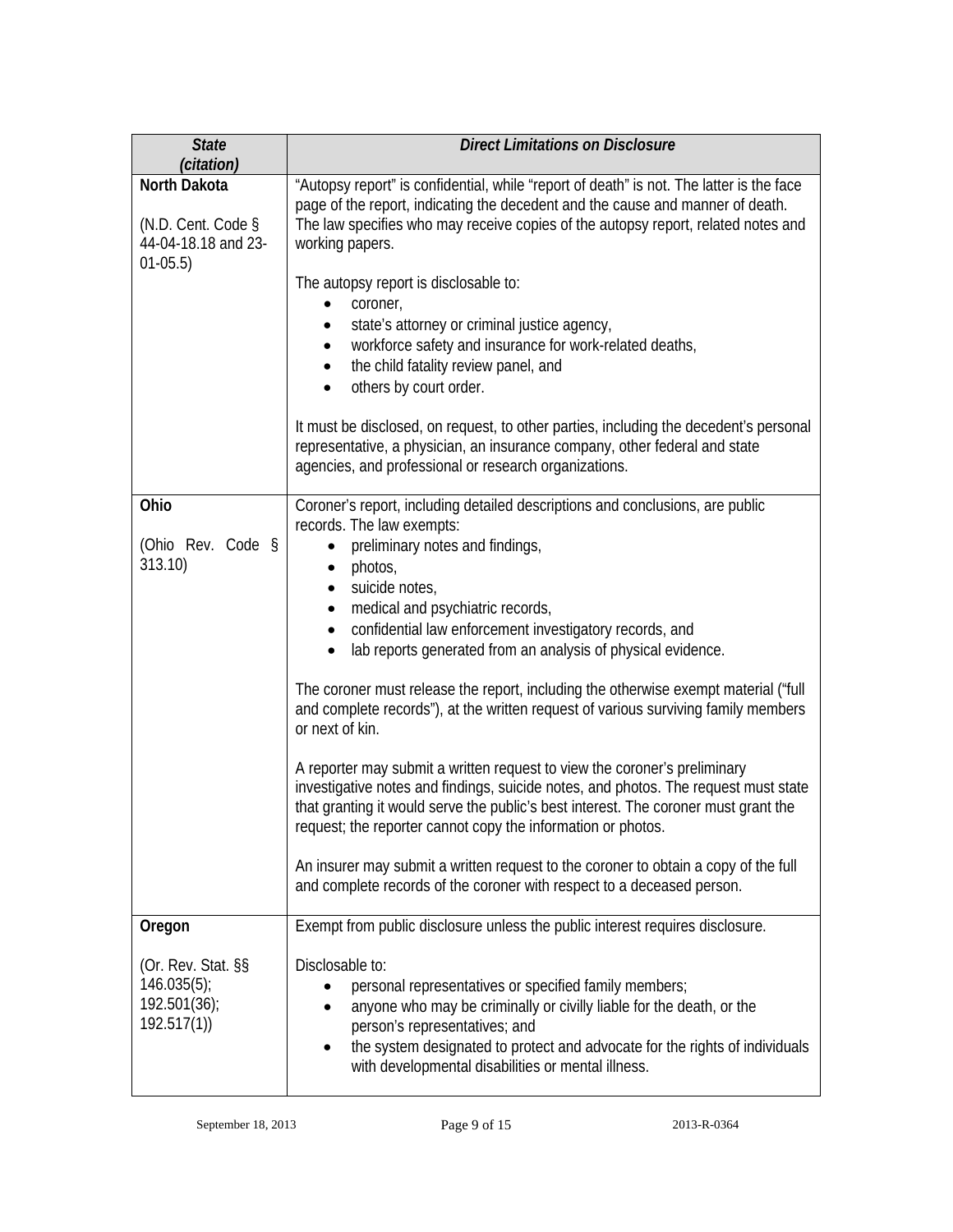| <b>State</b><br>(citation)                            | <b>Direct Limitations on Disclosure</b>                                                                                                                                                                                                                                                                                                                        |  |
|-------------------------------------------------------|----------------------------------------------------------------------------------------------------------------------------------------------------------------------------------------------------------------------------------------------------------------------------------------------------------------------------------------------------------------|--|
| Pennsylvania<br>(65 Pa. Stat. Ann. §<br>67.708(b)(20) | Right-to-Know Law grants public access to only the deceased's name and the<br>cause and manner of death. (The Coroner's Act, as interpreted by courts, makes<br>autopsy reports public records.)                                                                                                                                                               |  |
| Tennessee<br>(Tenn. Code Ann. §<br>38-7-110)          | Autopsy reports are public records. If law enforcement believes the release of any<br>portion of the report may seriously impede an investigation, a court may order that<br>the portion remain confidential.                                                                                                                                                  |  |
| Texas                                                 | Autopsy reports are generally disclosable.                                                                                                                                                                                                                                                                                                                     |  |
| (Tex. Code Crim.<br>Proc. art. § 49.25)               | Autopsy photos and x-rays are disclosable:<br>under a subpoena or authority of other law or<br>if the photo or x-ray is of the body of a person who died while in the<br>custody of law enforcement.                                                                                                                                                           |  |
| <b>Utah</b><br>(Utah Code Ann., §<br>$26 - 4 - 17$    | Disclosable to:<br>decedent's next-of-kin,<br>legal representative, and<br>$\bullet$<br>physician who attended the decedent in the year before his or her death.                                                                                                                                                                                               |  |
| Washington<br>(Wash. Rev. Code §<br>68.50.105)        | Disclosable to:<br>family,<br>$\bullet$<br>certain medical professionals, and<br>$\bullet$<br>certain government officials.<br>$\bullet$<br>As of January 1, 2014, a coroner or medical examiner will be able to publicly<br>discuss his or her findings when a police or corrections officer is the proximate                                                 |  |
|                                                       | cause of death.                                                                                                                                                                                                                                                                                                                                                |  |
| West Virginia<br>(W.Va. Code § 61-12-<br>10)          | Disclosable to:<br>prosecuting attorneys or law enforcement;<br>courts:<br>parties to cases to whom the cause of death is "a material issue" (but if<br>$\bullet$<br>conflict between criminal and civil cases, criminal takes precedence);<br>child protection multidisciplinary teams; and<br>$\bullet$<br>other state agencies when in the public interest. |  |

\* This table does not address states (e.g., Florida and Georgia) that have statutes directly addressing disclosure of autopsy photos, videos, or audio recordings, but not autopsy reports.

# **911 TAPES AND TRANSCRIPTS**

We found 16 states that have statutes directly addressing disclosure of 911 tapes. Of these, seven have statutes directly addressing disclosure of 911 transcripts (see Table 3).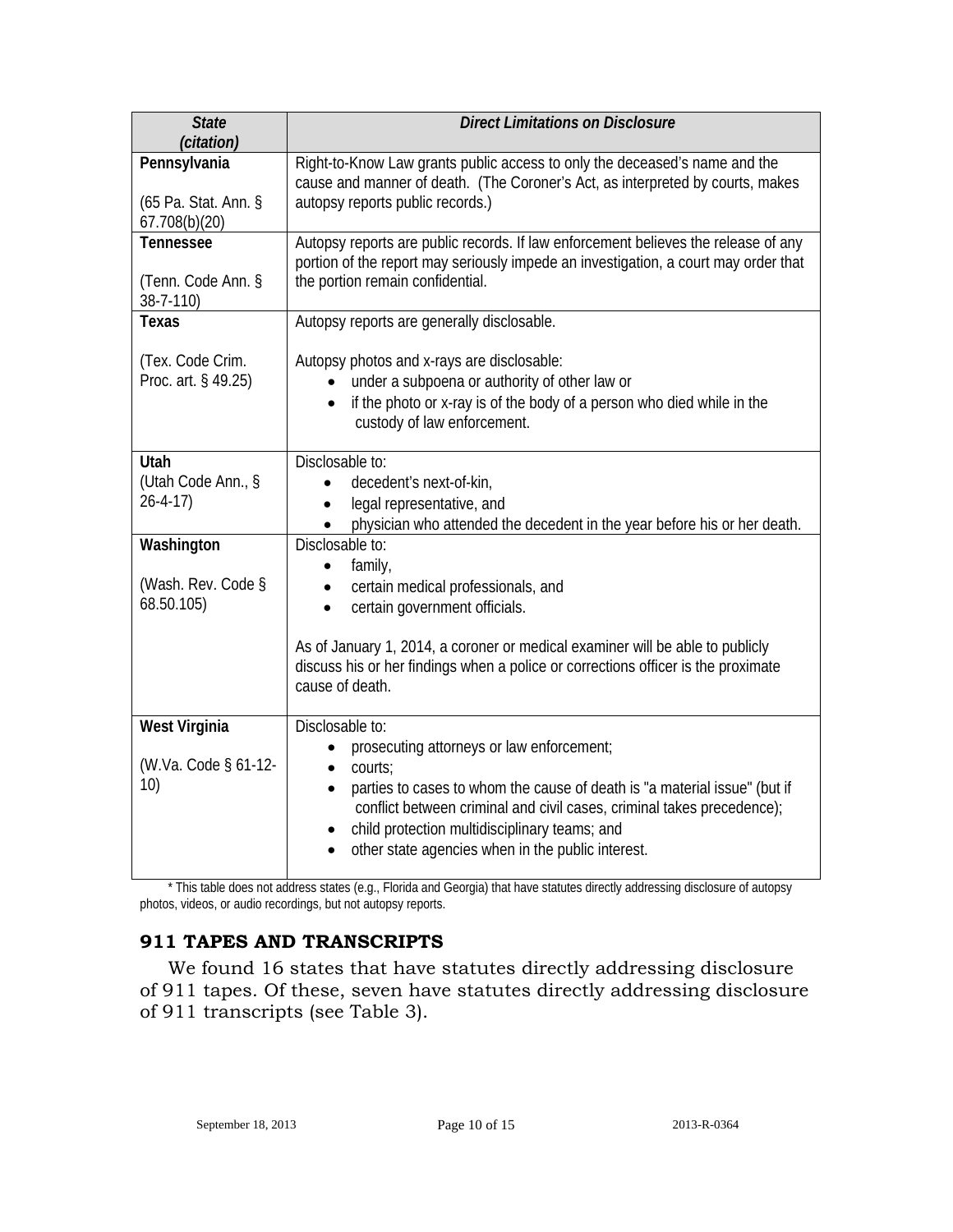Ten states specifically prohibit the release of all or some of the content of 911 tapes, with certain exceptions. Generally, the prohibitions do not apply to disclosures (1) to law enforcement and emergency services agencies or (2) required pursuant to a court order. In three other states (Connecticut, Georgia, and North Dakota), disclosure is allowed, but agencies that maintain the information have discretion about whether to grant or deny access. (The Connecticut law applies to recordings made on or before May 7, 2014.) Two states (North Carolina and Virginia) specify that 911 tapes are public records (though in the former, the portions revealing a caller's identity are not). And in South Dakota, the tapes are available if a law enforcement agency or court determines that the public interest in disclosure outweighs the nondisclosure interest.

Of the seven states that directly address 911 transcripts, five specify that information, other than personally identifying information, must or may be disclosed. Two others (South Dakota and Pennsylvania) specify that the information is available if a law enforcement agency or court determines that the public interest in disclosure outweighs the nondisclosure interest.

| <b>State</b><br>(citation)               | <b>Direct Limitations on Disclosures: 911 Tapes</b>                                                                                                                                                                                                                                                                                                                                                                                                                                                                                                                                                                                                                       | <b>Direct Limitations on</b><br>Disclosures:<br>911 Transcripts |
|------------------------------------------|---------------------------------------------------------------------------------------------------------------------------------------------------------------------------------------------------------------------------------------------------------------------------------------------------------------------------------------------------------------------------------------------------------------------------------------------------------------------------------------------------------------------------------------------------------------------------------------------------------------------------------------------------------------------------|-----------------------------------------------------------------|
| Alabama<br>(Ala. Code $\S$<br>$11-98-12$ | May be released only:<br>to law enforcement personnel conducting an<br>investigation where the call is or may be relevant;<br>to the 911 caller, his or her representative, or his<br>or her estate in certain circumstances, upon<br>verification of the requester's identity and that the<br>recording is pertinent to the investigation of a<br>legal matter resulting from the events<br>necessitating the call; or<br>when a court finds that the right of the public to<br>the release of the recording outweighs the<br>privacy interests of the individual who made the<br>911 call or any person involved in the facts or<br>circumstances relating to the call. | Not addressed                                                   |
| Connecticut<br>(PA 13-311, §<br>3)       | For recordings made on or before May 7, 2014, law<br>enforcement agencies are not required to disclose the<br>portion of a recording where the individual speaking<br>on the recording describes the condition of a<br>homicide victim, but this does not apply to a recording<br>that consists of an emergency 911 call or other call<br>for assistance made by a member of the public to a                                                                                                                                                                                                                                                                              | Not addressed                                                   |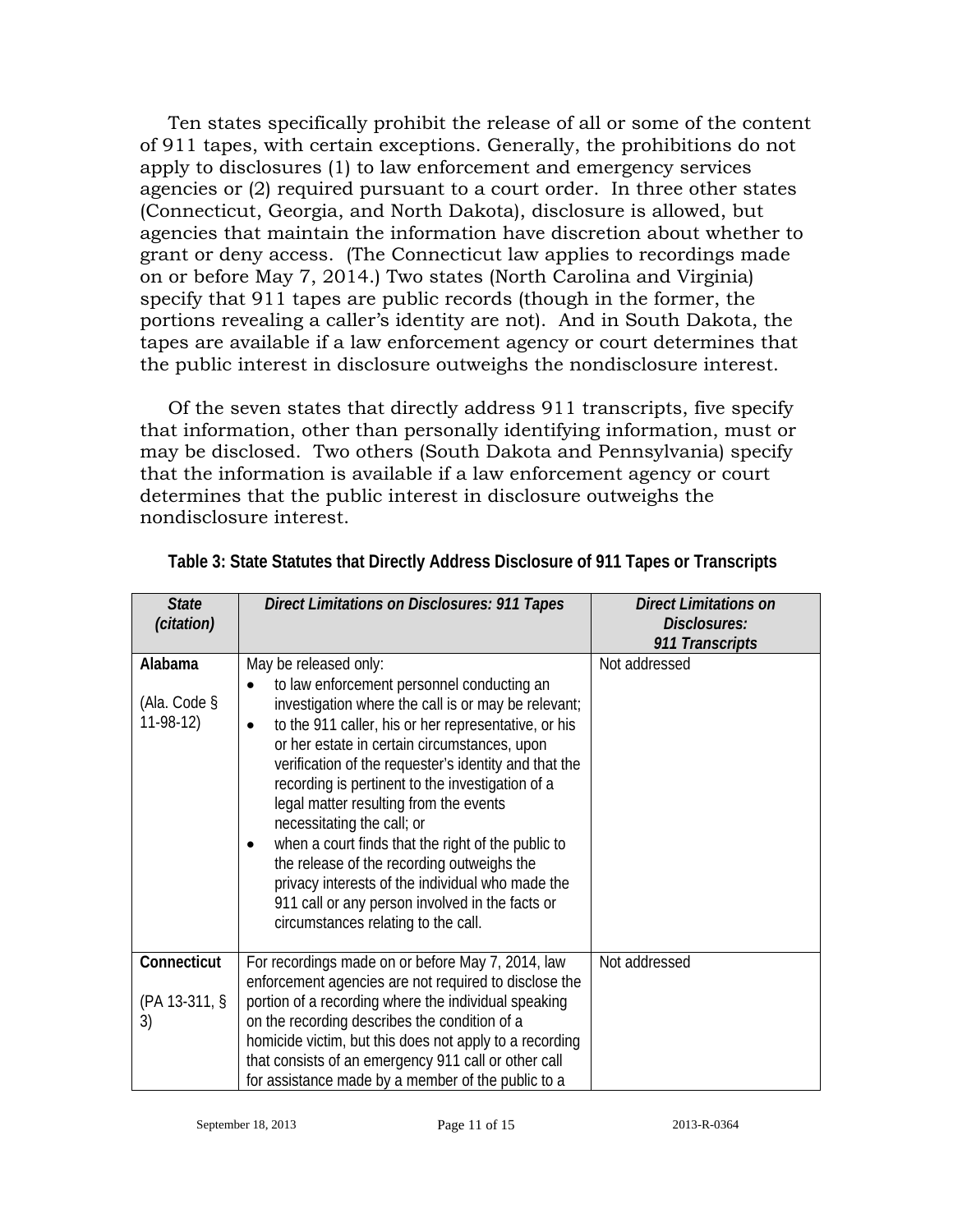| <b>State</b><br>(citation)                                  | <b>Direct Limitations on Disclosures: 911 Tapes</b>                                                                                                                                                                                                                                                                                                                                                                                                                                                            | <b>Direct Limitations on</b><br>Disclosures:<br>911 Transcripts                                                                                                                                                                                                                                                                                                                                                                                                                                                                                               |
|-------------------------------------------------------------|----------------------------------------------------------------------------------------------------------------------------------------------------------------------------------------------------------------------------------------------------------------------------------------------------------------------------------------------------------------------------------------------------------------------------------------------------------------------------------------------------------------|---------------------------------------------------------------------------------------------------------------------------------------------------------------------------------------------------------------------------------------------------------------------------------------------------------------------------------------------------------------------------------------------------------------------------------------------------------------------------------------------------------------------------------------------------------------|
|                                                             | law enforcement agency.                                                                                                                                                                                                                                                                                                                                                                                                                                                                                        |                                                                                                                                                                                                                                                                                                                                                                                                                                                                                                                                                               |
| Georgia<br>(Ga. Code §<br>50-18-72<br>(a)(16))              | Except for requests by an accused or his or her<br>attorney, not required to disclose.<br>911 records containing information that would reveal<br>the caller's identity (e.g., name, address, or telephone<br>number) and information may be redacted to protect<br>confidential sources, avoid danger to someone's life<br>or safety, and avoid disclosing surveillance or an<br>investigation.                                                                                                               | Not addressed                                                                                                                                                                                                                                                                                                                                                                                                                                                                                                                                                 |
| Maine<br>(Me. Rev.<br>Stat Tit. 25 §<br>2929)               | Disclosure prohibited except to:<br>people within the 911 system to implement and<br>$\bullet$<br>manage the system,<br>law enforcement officers and agencies for<br>$\bullet$<br>criminal investigations related to a 911 call,<br>certain designated people for system<br>$\bullet$<br>maintenance and quality control, and<br>others under a court order finding good cause for<br>$\bullet$<br>disclosure.<br>Personally identifying information and personal<br>medical information may also be withheld. | Public information contained in a<br>911 call must be disclosed in the<br>form of a transcript.<br>Personally identifying information<br>is confidential and must be<br>excluded from the transcript,<br>except that a public safety<br>answering point may disclose it<br>to:<br>people within the 911 system<br>$\bullet$<br>to implement and manage<br>the system,<br>law enforcement officers and<br>agencies for criminal<br>investigations related to a<br>911 call, and<br>certain designated people for<br>system maintenance and<br>quality control. |
| Minnesota<br>(Minn. Stat. §<br>13.10 and<br>.82)            | Available only to the person making the call or, if<br>concerning a decedent, the decedent's<br>representative.<br>Data about decedents becomes public 10 years after<br>the person's death and 30 years after the data's<br>creation.                                                                                                                                                                                                                                                                         | A written transcript of a 911 audio<br>recording is public, unless it<br>reveals the identity of an<br>individual otherwise protected by<br>law.                                                                                                                                                                                                                                                                                                                                                                                                              |
| <b>Mississippi</b><br>(Miss. Code $\S$<br>$19 - 5 - 319(2)$ | Available only:<br>to emergency services agencies or<br>$\bullet$<br>under a court order or subpoena.<br>$\bullet$                                                                                                                                                                                                                                                                                                                                                                                             | Not addressed                                                                                                                                                                                                                                                                                                                                                                                                                                                                                                                                                 |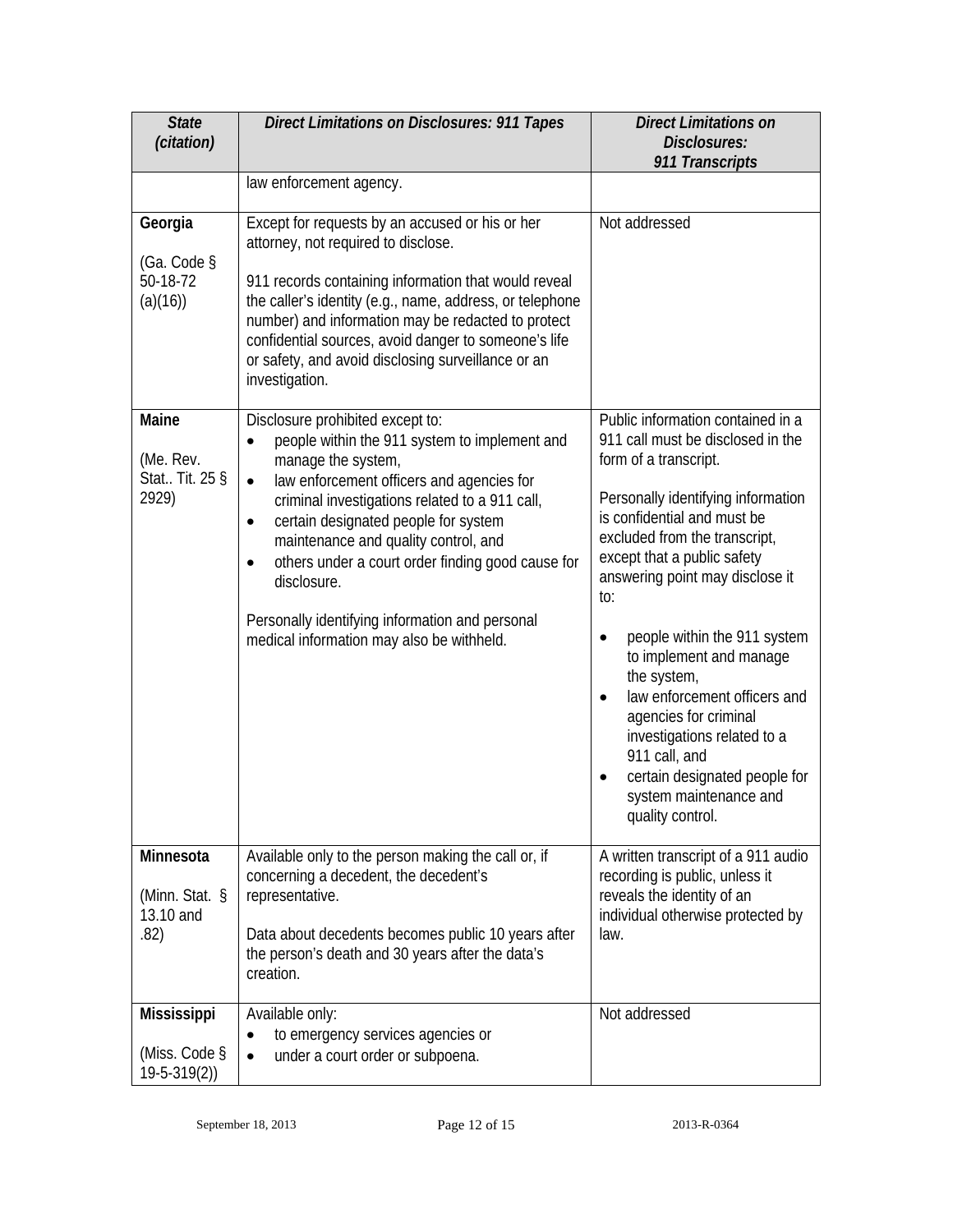| <b>State</b><br>(citation)                                      | Direct Limitations on Disclosures: 911 Tapes                                                                                                                                                                                                                                                                                                                                                                                                                                                                                           | <b>Direct Limitations on</b><br>Disclosures:<br>911 Transcripts                                                                                                                                |
|-----------------------------------------------------------------|----------------------------------------------------------------------------------------------------------------------------------------------------------------------------------------------------------------------------------------------------------------------------------------------------------------------------------------------------------------------------------------------------------------------------------------------------------------------------------------------------------------------------------------|------------------------------------------------------------------------------------------------------------------------------------------------------------------------------------------------|
| <b>Missouri</b><br>(Mo. Rev. Stat<br>§§ 610.100<br>and 610.150) | Available only to:<br>law enforcement agencies or the Division of<br>$\bullet$<br>Workers' Compensation,<br>anyone under a court order authorizing<br>٠<br>disclosure for good cause, or<br>a person involved, or whose property was<br>٠<br>involved, in an incident for a civil claim or<br>defense investigation or to the person's attorney<br>or insurer.<br>Information including the date, time, specific location,<br>and immediate facts and circumstances surrounding<br>an initial crime report is available to the public. | Not addressed                                                                                                                                                                                  |
| <b>New York</b><br>(N.Y. County<br>Law $\S 308(4)$              | Available only to a government agency or body, or a<br>private entity or person providing medical,<br>ambulance, or other emergency services.<br>(This section of the county laws is not applicable to<br>counties wholly contained within a city (i.e., New York<br>City).                                                                                                                                                                                                                                                            | Not addressed                                                                                                                                                                                  |
| <b>North</b><br>Carolina<br>(NC Stat. §<br>132-1.4 $(c)$        | 911 calls are public records, except for contents<br>revealing the caller's natural voice, name, address,<br>phone number, or other identifying information.                                                                                                                                                                                                                                                                                                                                                                           | To protect a caller's identity, the<br>contents of a 911 call may be<br>released as a written transcript (or<br>altered to protect his or her<br>identity).                                    |
| North Dakota<br>(ND Stat. $\S$<br>57-40.6-07<br>(4))            | A public agency may deny access to 911 audio<br>recordings.<br>A person may listen to, but not copy or record the<br>audio if he or she requests to do so and may ask for a<br>written transcript.<br>Personal information, and the identity, address, and<br>phone number of a person requesting assistance may<br>be redacted before its release.                                                                                                                                                                                    | A person may ask for a written<br>transcript of a 911 audio<br>recording.<br>Personally identifying information<br>of a person requesting assistance<br>may be redacted before its<br>release. |
| Pennsylvania<br>$(65 P.S.$ §<br>67.708(18)                      | Exempt from disclosure and available only if the<br>agency or a court determines that the public interest<br>in disclosure outweighs the interest in nondisclosure.                                                                                                                                                                                                                                                                                                                                                                    | Exempt from disclosure and<br>available only if the agency or a<br>court determines that the public<br>interest in disclosure outweighs<br>the interest in nondisclosure.                      |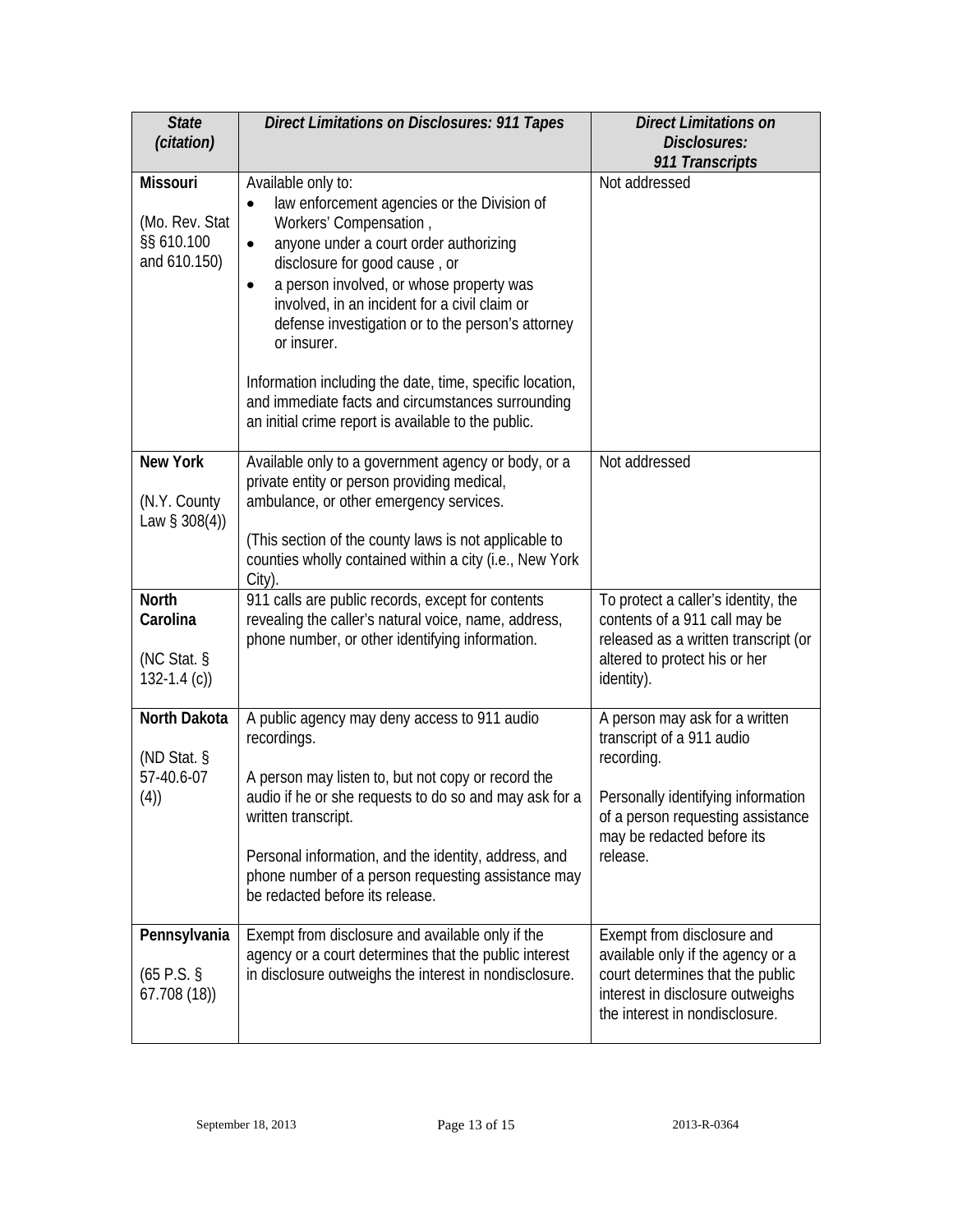| <b>State</b><br>(citation)                            | <b>Direct Limitations on Disclosures: 911 Tapes</b>                                                                                                                                                                                    | <b>Direct Limitations on</b><br>Disclosures:<br>911 Transcripts                                                                                                                                                                                                                                                                                                                                                                                 |
|-------------------------------------------------------|----------------------------------------------------------------------------------------------------------------------------------------------------------------------------------------------------------------------------------------|-------------------------------------------------------------------------------------------------------------------------------------------------------------------------------------------------------------------------------------------------------------------------------------------------------------------------------------------------------------------------------------------------------------------------------------------------|
| <b>Rhode Island</b><br>(RI Gen. Laws<br>$$39-21.1-17$ | Only under a court order or with written consent of the<br>caller whose voice is recorded or under a court order.                                                                                                                      | Not addressed                                                                                                                                                                                                                                                                                                                                                                                                                                   |
| South<br>Dakota<br>(SD Code § 1-<br>$27-1.5$          | In most circumstances, available if the law<br>enforcement agency or a court determines that the<br>public interest in disclosure outweighs the<br>nondisclosure interest.                                                             | In most circumstances, available<br>if the law enforcement agency or<br>a court determines that the public<br>interest in disclosure outweighs<br>the nondisclosure interest.                                                                                                                                                                                                                                                                   |
| Virginia<br>(Va. Code §<br>$2.2 - 3706(C)$            | Records of any call for service or other<br>communication to 911 or an equivalent system are<br>public documents.                                                                                                                      | Not addressed                                                                                                                                                                                                                                                                                                                                                                                                                                   |
| <b>West Virginia</b><br>(W. Va. Code<br>$$24-6-13)$   | Tapes of calls reporting a crime may be released only<br>under a court order, subpoena, or criminal case<br>discovery or to law enforcement.<br>Tapes of calls for emergency services not reporting a<br>crime are publicly available. | Transcripts of calls reporting a<br>crime are public.<br>Personally identifying information<br>is confidential and must be<br>excluded from the transcript.<br>If confidential information cannot<br>be redacted so as to protect the<br>caller's identity, the agency may<br>decline to provide the transcript.<br>In that case, the requestor may<br>apply to a court of competent<br>jurisdiction for an order to release<br>the transcript. |
| Wyoming<br>(Wyo. Stat. §<br>$16 - 4 -$<br>203(d)(x))  | Disclosure of information obtained through the 911<br>system is prohibited except to law enforcement<br>personnel or public agencies for official business, to<br>the person in interest, or under a court order.                      | Not addressed                                                                                                                                                                                                                                                                                                                                                                                                                                   |

### **GENERAL DISCLOSURE EXEMPTIONS**

While the report identifies statutes that directly address crime scene photographs, autopsy reports, and all types and transcripts, their disclosure may also be limited by provisions in state law that apply to general categories of records. For example, most states exempt from disclosure law enforcement investigatory records. Whether a particular document can be withheld under this exemption in a particular state will